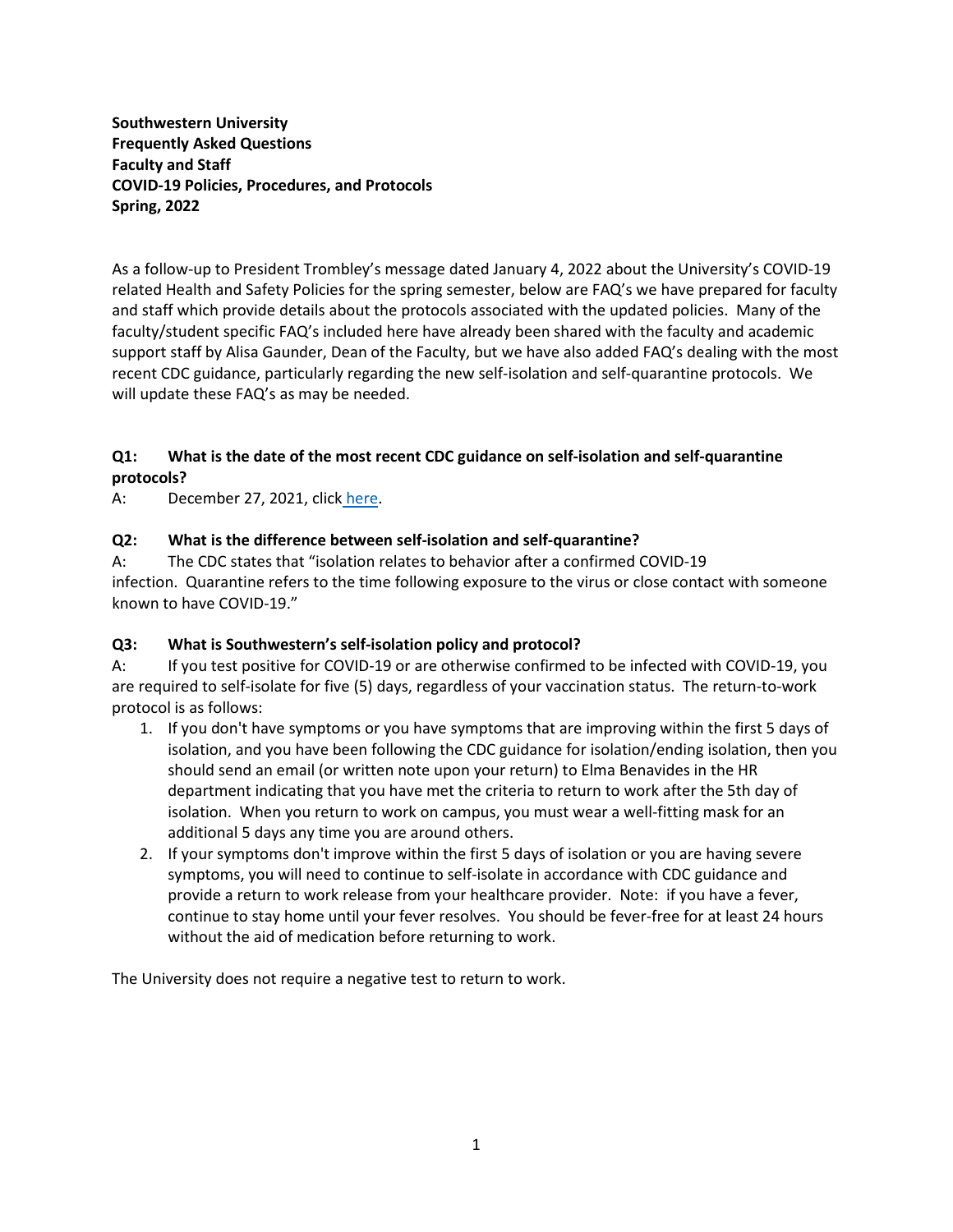# **Q4: What is Southwestern's self-quarantine policy and protocol?**

A: The answer to this question depends on your current vaccination and booster status:

1) If you were exposed to someone with COVID-19 (or you've been identified as a "close contact"), and you have been boosted, OR you have completed the primary series of the Pfizer or Moderna vaccine within the last six (6) months OR you completed the primary series of J&J vaccine within the last 2 months:

a. You can report to work, but you must wear a well-fitting face covering for 10 days any time you are around others.

b. You should get a COVID-19 test on day 5.

*If you develop symptoms, get a test and stay home until you receive your test result, then contact the HR office and follow the appropriate protocols.*

2) If you were exposed to someone with COVID-19 (or you've been identified as a "close contact"), and you completed the primary series of the Pfizer or Moderna vaccine over 6 months ago and are not boosted, OR you completed the primary series of J&J over 2 months ago and are not boosted, OR you are considered by the University to be in the broader "unvaccinated"group (for example, you are exempted from vaccination, you have declined to disclose your vaccination/booster status, your are unvaccinated, etc.):

- a. Stay home ("self-quarantine") for 5 days. After that continue to wear a mask at all times around others for 5 additional days.
- b. You should get a COVID-19 test on day 5.

*If you develop symptoms, get a test and stay home until you receive your test result, then contact the HR office and follow the appropriate protocols.*

### **Q5: Is the University requiring that faculty and staff be vaccinated and boosted?**

A: No. The University continues to strongly recommend that all faculty and staff be vaccinated, and once vaccinated, to be boosted according to the recommended timing for boosters.

# **Q6: Will the University discipline faculty and staff who have chosen not to be vaccinated or boostered?**

A: No. Vaccination (and booster) is recommended and strongly encouraged, but not required for faculty and staff.

# **Q7: What are the impacts for faculty and staff who do not wish to submit their vaccination status or have decided not to get vaccinated (not including booster status)?**

A: There are a number of items that will impact this group of individuals as compared to those who are fully vaccinated:

- The University will consider this group of individuals to be "unvaccinated."
- Individuals in this group will continue to be subject to mandatory weekly COVID-19 testing during the spring semester starting the week of January 10, 2022 and continuing until they are fully vaccinated or the University changes its current policy.
- Mandatory weekly on-campus PCR testing will be conducted by Community Labs and at this time the testing cost will be paid by the University. Specific information about this process will be sent to each individual in this group.
- This group will be required to adhere to all masking, distancing, avoiding crowds, protocols.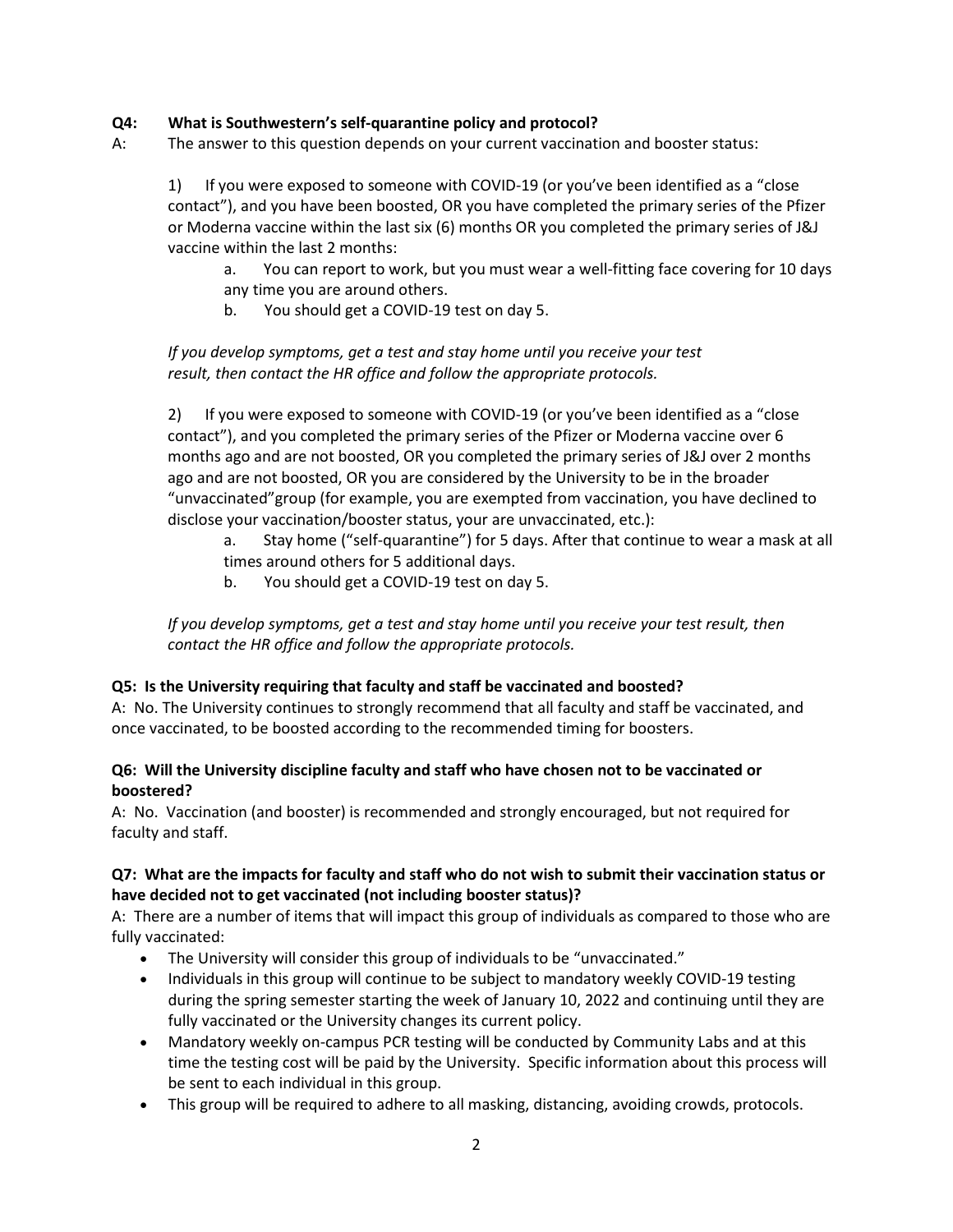• The unvaccinated group will be required to self-quarantine for at least 5-days if they have been exposed to someone who has tested positive for COVID-19. For staff members, it will be necessary to use sick leave during the self-quarantine period. Faculty members will need to coordinate with the Dean of the Faculty and their Department Chair to ensure that their classes are covered during the self-quarantine period.

### **Q8: Who is included in the "unvaccinated" group that must be tested each week?**

A: The testing pool will include all staff and faculty who:

- disclosed that they are not currently vaccinated
- chose to not disclose their vaccination status to the University
- have not responded to the University's request for vaccination status
- received approval for an exemption from vaccination based on religious or medical reasons

# **Q9: Will mandatory weekly testing continue during the spring, 2022 semester?**

A: Yes. Weekly testing for faculty and staff will recommence on January 12, 2022. A separate communication has been sent to all faculty and staff who will be participating in the weekly testing to provide details about the schedule and the process.

# **Q10: Will those who have not yet been boosted now have to participate in the mandatory weekly testing process?**

A: No. The mandatory testing process remains in place for those individuals who fall into the broader "unvaccinated" category, which only considers the vaccination status (not the booster status). So, while un-boosted individuals will have to self-quarantine for five (5) days, they will not have to go through the weekly testing process throughout the semester and they will remain eligible to receive Emergency-Related Approved Leave ('ERAL") if they should need to self-quarantine.

# **Q11: Under the new self-quarantine protocols, a test should be taken on day 5. What type of test should be taken?**

A: Whenever possible, and assuming the potentially exposed person is not exhibiting any symptoms, the University will attempt to schedule the person for the next scheduled weekly testing process on campus. Weekly testing occurs each Wednesday from 4:00 p.m. – 5:30 p.m. If, though, the timing of the 5<sup>th</sup> day does not closely match the weekly testing schedule, then the person will need to make arrangements to take a PCR test and provide the results to Renee Maule at [mauler@southwestern.edu](mailto:mauler@southwestern.edu) in the HR office.

### **Q12: Will the University provide easy access to obtaining a COVID-19 booster?**

A: Yes. A vaccination/booster clinic will be held on campus on January 21, 2022. More information about this is forthcoming.

### **Q13: Where can I get a COVID-19 vaccine or booster if I choose to do so?**

A: Vaccines and boosters are widely available, including many CVS, Walgreens, and Randall's pharmacies and through many healthcare providers. Also, the University will be hosting a vaccine/booster clinic on January 21, 2022. More information about this is forthcoming.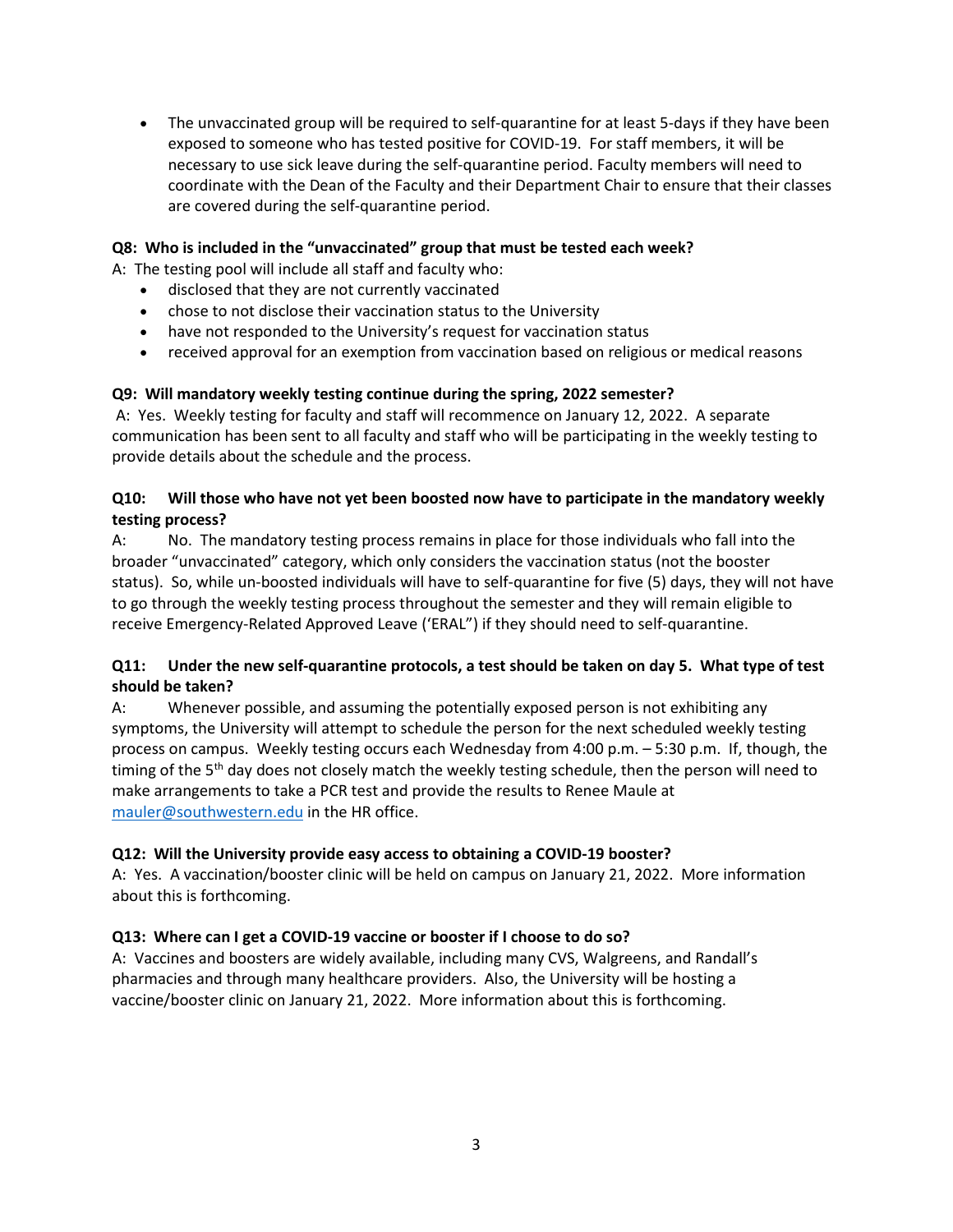# **Q14: What if my vaccination status has changed or if I have decided to change my answer(s) on the self-attestation form since I originally reported it to the University?**

A: Please provide any changes or updates to your vaccination status and/or booster status to the Peggy Freitas, benefits coordinator in the HR Office a[t freitasp@southwestern.edu](mailto:freitasp@southwestern.edu) as soon as possible. This information will remain confidential, but will also help us maintain an accurate vaccination and booster status for our community. The updated COVID-19 Vaccine and Booster Self-Attestation form can be found [here.](https://www.southwestern.edu/live/files/9619-facultystaffcovid-19-vaccine-self-attestation)

### **Q15: What do I do if I want to submit my vaccination or booster status to the University?**

A: You can send a copy of your vaccination or booster status record or a completed [COVID-19](https://www.southwestern.edu/live/files/9619-facultystaffcovid-19-vaccine-self-attestation)  [Vaccination and Booster Self-Attestation form](https://www.southwestern.edu/live/files/9619-facultystaffcovid-19-vaccine-self-attestation) to Peggy Freitas, benefits coordinator, at freitasp@southwestern.edu in the HR office. You can also send a hard-copy of your vaccination or booster record or completed Attestation form to the HR office through inter-office mail. Please enclose your document(s) in a sealed envelope and mark it "confidential."

# **Q16: Where can I find an updated COVID-19 Vaccination and Booster Self-Attestation form?**

A: The updated form can be found [HERE](https://www.southwestern.edu/live/files/9619-facultystaffcovid-19-vaccine-self-attestation)

# **Q17: Can faculty and staff who are classified as "unvaccinated" get their weekly tests at a different facility that is free?**

A: No. At this time, the University is requiring that the weekly testing be conducted through the oncampus testing process with Community Labs.

# **Q18: How does a faculty or staff member request an exemption to vaccination based on religious or health reasons?**

A: Faculty and staff may request an exemption based on religious or medical grounds by contacting Elma Benavides in Human Resources at ext. 1441 or benavide@southwestern.edu for more information. Once the request has been reviewed and approved, the individual will still need to participate in the mandatory weekly testing process.

# **Q19: If a faculty or staff member has already submitted their self-attestation form indicating that they are not vaccinated or do not wish to disclose their vaccination status, can they still request an exemption to vaccination based on religious or health reasons?**

A: Yes. They should contact Elma Benavides in the Human Resources office as noted above.

# **Q20: Is the University requiring masking for everyone?**

A: Yes, the University is continuing to require face masks to be worn indoors by all students, faculty, staff, and visitors on our campus. KN95 masks are strongly encouraged. Surgical masks are the next best option. Masks are not required in outdoor settings. Masks may be removed in private areas such as residence hall rooms, offices, and while dining or drinking. Additionally, the University urges all members of our community to wear masks, practice physical distancing, and avoid gathering in large crowds while they are on and off campus.

# **Q21: How can members of the campus community monitor our COVID-19 related cases, contacts, and vaccination/booster data?**

A: This information will be included on our [COVID-19 Dashboard](https://www.southwestern.edu/reopening/dashboard/) on our website.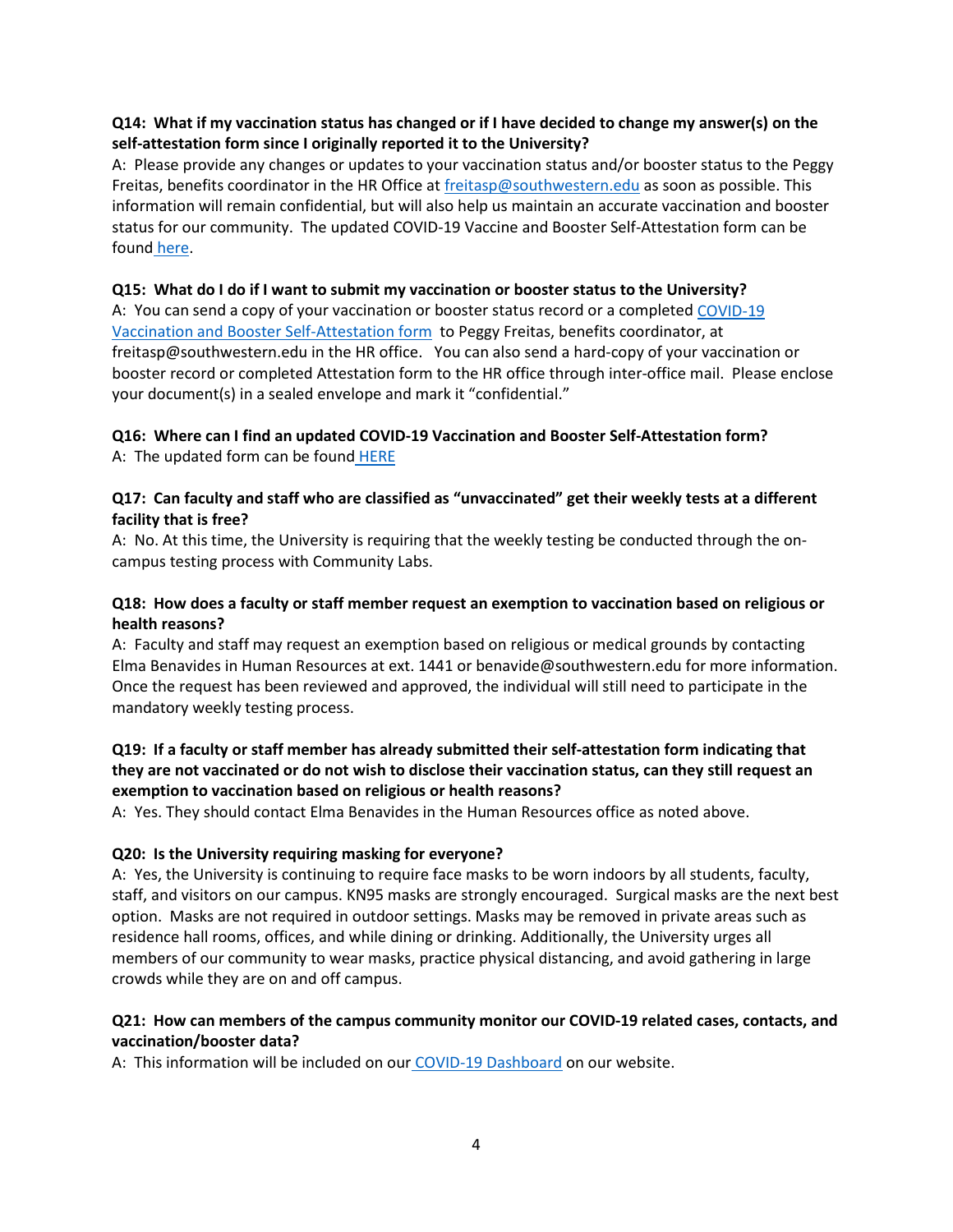### **Q22: Will the University continue to conduct contact tracing?**

A: Yes. The University will continue to utilize contact tracing to identify anyone who has been directly exposed to COVID-19.

# **Q23: Will it be required for students, staff, and faculty members who test positive to report this information?**

A: Yes. Faculty and staff will be asked to report a positive COVID test to their supervisor (for staff) or to the Dean of the Faculty (for faculty) and to Elma Benavides in the HR office. The individual should immediately begin a 5-day self-isolation period. The HR office will begin the contact tracing process and communicate with the supervisor of the affected area.

### **Q24: What happens if a faculty or staff member tests positive for COVID-19?**

A: It is important for the faculty or staff member to immediately inform Elma Benavides in the HR Office and their supervisor (for staff) or the Dean of the Faculty (for faculty) and begin a 5-day self-isolation period (regardless of vaccination or booster status). The supervisor and appropriate Senior Staff member (for staff) and the Dean of the Faculty together with the Department Chair (for faculty) will determine if the faculty or staff member is able to continue to perform their work remotely (if they do not become ill) or whether the University will provide Emergency Related Approved Leave ("ERAL"). For staff, remote work requires the approval of the appropriate senior staff member.

# **Q25: What happens if a faculty or staff member who is fully vaccinated and boosted has a child who is potentially exposed to someone who has COVID-19 and they are unable to be vaccinated due to their young age, and are being required to self-quarantine by their school or daycare facility?**

A: Because the faculty/staff member is fully vaccinated and boosted, they should continue to report to work as usual. Both faculty and staff will need to coordinate child care or course coverage as they did prior to the pandemic. If a complicated illness situation arises that could require sustained absence, the faculty member and department chair should reach out to the Dean to develop a plan. Staff members should contact their supervisor and the HR office. Staff members can use sick leave to take care of their child in accordance with the Staff Handbook.

### **Q26: What happens if a staff member who is fully vaccinated and boosted independently chooses to self-quarantine or otherwise remain at home for any number of days due to their potential exposure to someone with COVID-19?**

A: That leave time (vacation if they are not ill, or sick leave if they become ill) should be coordinated with their supervisor in accordance with the use of vacation and sick leave sections of the Staff Handbook.

#### **Q27: As a follow-up to the prior question, is remote work possible for staff members in this situation?**

A: At this time, the University is only providing remote work with the approval of the applicable Senior Staff member.

#### **Q28: Are there any travel restrictions for faculty and staff?**

A: No. There are no restrictions on faculty or staff domestic or international travel other than restrictions imposed by government entities, airlines, or other travel providers.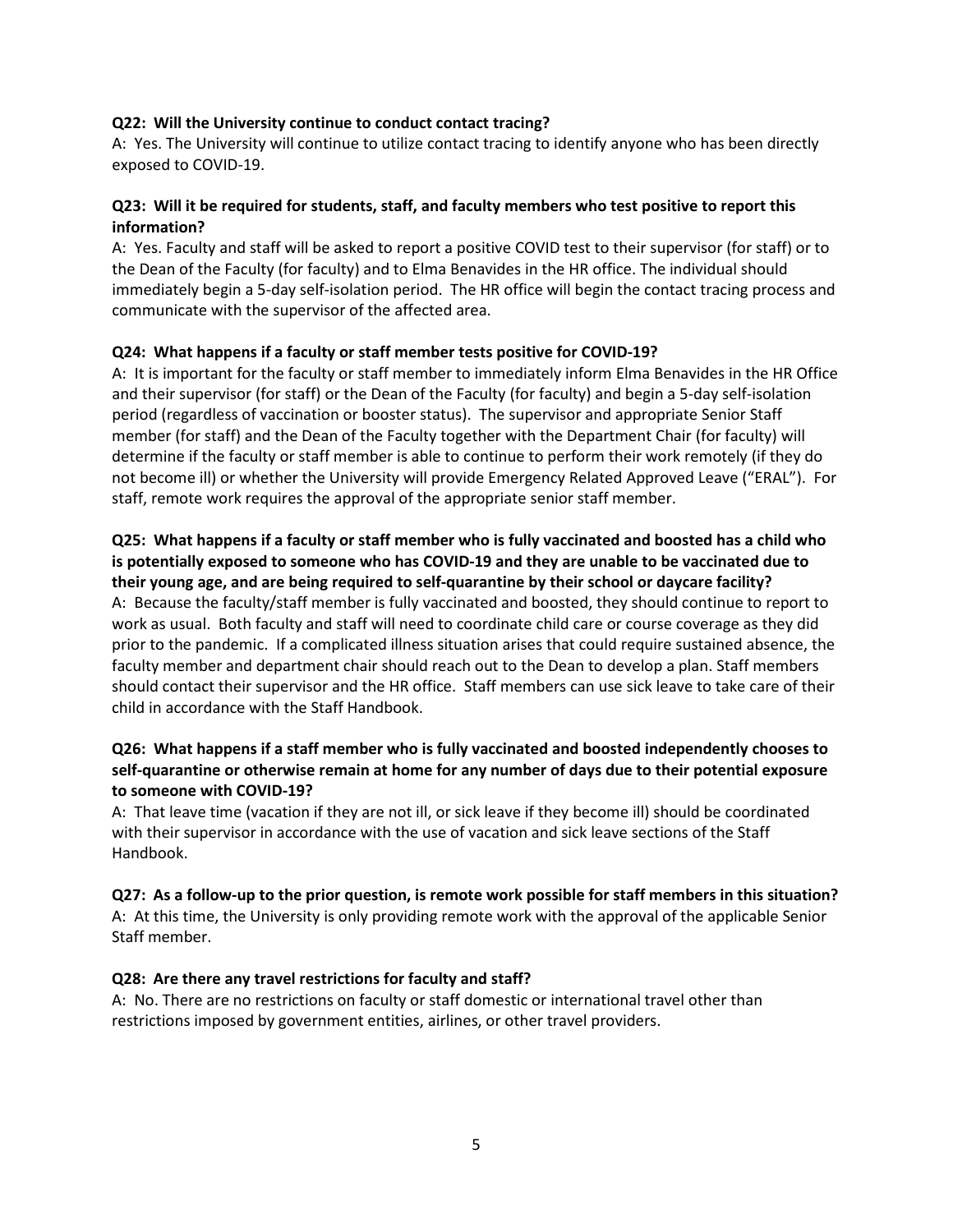### **Q29: Is it o.k. for a faculty or staff member to ask another faculty or staff member if they have been vaccinated or boosted?**

A: It is best not to ask that question directly of anyone. Again, faculty and staff members are not required to provide an explanation for why they have or have not received a COVID-19 vaccination or booster. Many individuals will openly disclose their vaccination status to others, which is fine; however, faculty and staff members should not be pressured (or feel pressured) to answer any question regarding their vaccination or booster status. It is important to recognize that there may be fully vaccinated and boosted individuals who choose to practice health and safety protocols that the University is not requiring of them - avoid assuming that these are unvaccinated individuals. It is also very important to avoid making negative or derogatory comments or non-verbal facial or physical expressions that may be perceived as negative if you learn that someone is not vaccinated (for example, asking why, rolling your eyes, shaking your head back and forth, sighing, etc.).

#### **Q30: What are the definitions of "close contact" and "potential exposure"?**

A: The CDC defines a "close contact" as someone who has been closer than six feet to the infected person for 15 or more minutes. The term "potential exposure" is used interchangeably with "close contact." It is important to note that for the University's contact-tracing process, the Southwestern faculty or staff member who reports that they have been "potentially exposed" to someone with COVID-19 needs to know that that person has officially tested positive for COVID-19 or that they have been confirmed to have COVID-19 by a healthcare provider. For example, if a Southwestern faculty or staff member attends a family gathering and they are then notified that someone who attended the gathering has now tested positive for COVID-19 *and* the faculty or staff member was closer than six feet to the infected person for 15 or more minutes, then they would be considered a "close contact" and would need to follow the appropriate health and safety protocols according to their own vaccination status. "Potential exposure" does *not* mean that someone believes that they might have been exposed to someone with COVID-19 because, for example, they were behind them in line at the grocery store and the person was coughing or sneezing.

#### **Q31: Can I know who in my area is not vaccinated or boosted?**

A: No. HR is required to keep the actual vaccination (and booster) status of each employee confidential.

# **Q32: If someone decides to start their vaccination process, will the University provide paid time off for them to go get their shot during the regular workday?**

A: Yes, if it is needed. Staff members should coordinate with their immediate supervisor in accordance with regular procedures and the supervisor should contact the HR office for approval of Emergency-Related Approved Leave ("ERAL").

### **Q33: If someone decides to start their vaccination process and becomes ill from their reaction to the vaccine, will the University provide paid time off while they are experiencing side effects?**

A: Yes. Staff members will need to inform their immediate supervisor and the HR department if they are absent from work because of illness from a COVID-19 vaccination or booster, and ERAL will be provided. If a faculty member is not able to teach, the dean of the faculty will work with the department chair to develop a plan for course coverage during the illness.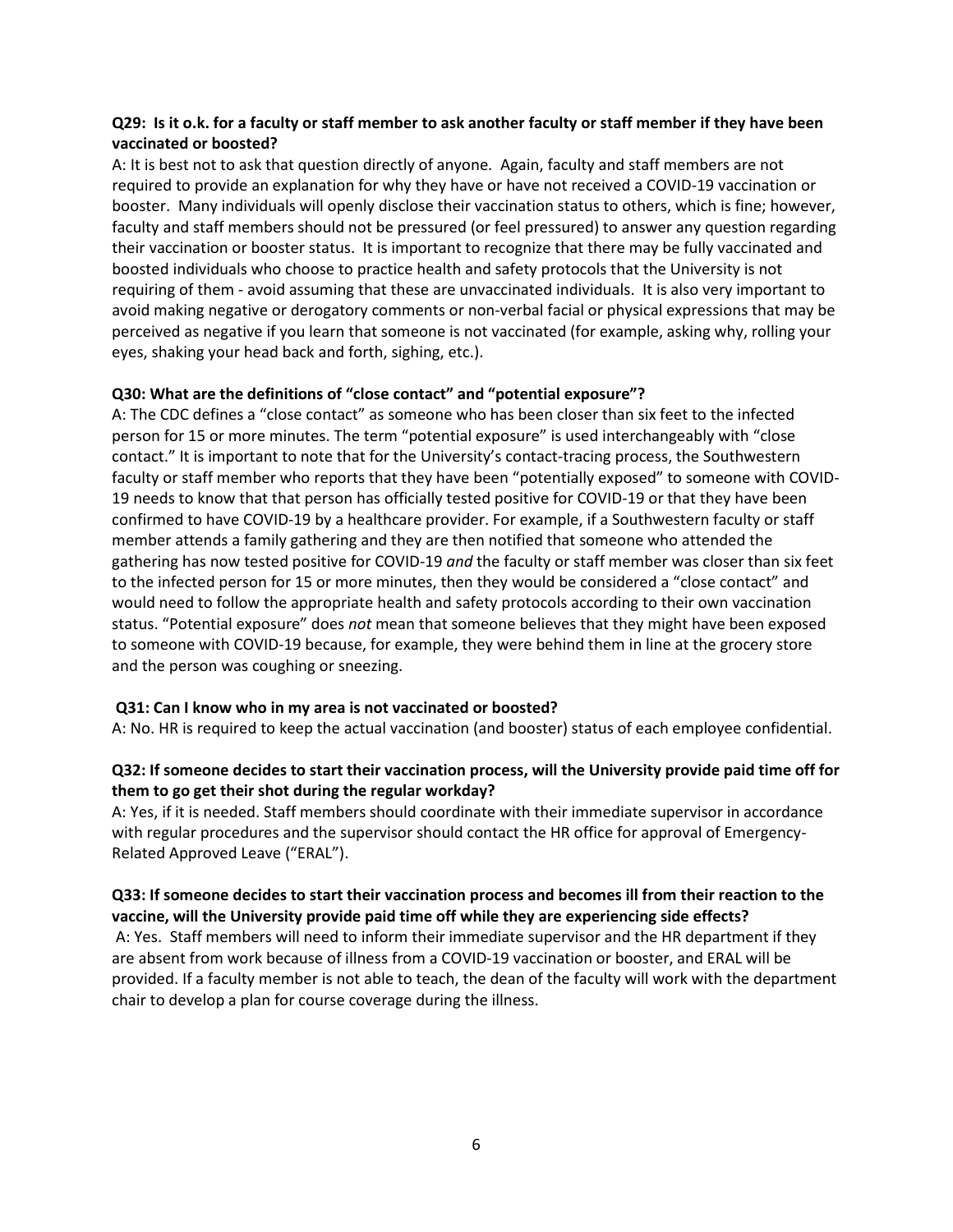**Q34: If someone has started their vaccination process but then is potentially exposed to someone with COVID-19, will the University provide them with paid leave (Emergency-Related Approved Leave) if none (or just some) of their job can be performed remotely?**

A: Yes. This needs to be coordinated with the HR department. Any remote work requires the approval of the appropriate senior staff member.

#### **Q35: Is the University keeping the details of faculty and staff vaccination status confidential?**

A: Yes. Private medical information is held in confidence. The University has not disclosed details about anyone's vaccination status to anyone in the community. We may ask supervisors to remind all staff members in their departments to respond to the University's request. We also asked supervisors to remind those staff members in their departments who fell into the "unvaccinated" group to preregister for the weekly testing on the Community Labs website and to offer their assistance if it was needed. However, the specific category that a faculty or staff member is in (see question #8) was not shared with the supervisors—only that they currently fall within the broader group of individuals who the University considers to be "unvaccinated" for weekly COVID-19 testing purposes.

# **The following FAQ's were previously shared with the faculty and the academic support staff by Alisa Gaunder, Dean of the Faculty.**

### **What is the rationale behind the two-week timeline for both remote and in-person classes?**

The University considered several options prior to making the decision for a mixed start of in- person and remote offerings. Three semesters of in-person instruction have shown no evidence of classroom transmission following our masking, social distancing and vaccination protocols. That said, a mixed start allows a more gradual return to in-person interactions and provides time for us to monitor and adjust based on empirical information we are collecting (including student in-take testing prior to the first day of class and community testing on January 19, nine days into the semester).

### **Why didn't the University delay the start of the semester?**

A delayed start posed many challenges. Such a start would have required amendments to the calendar, including changes to spring break, summer school and/or summer study away programs. Students' return to campus is also complicated and varied. Some students in campus apartments did not leave due to work, internships, etc., and some early arrivals began returning on January 2 (athletes, RAs, student employees). Other students had travel arrangements to return for the start of classes on January 10.

#### **Do students have to attend in-person classes?**

Yes. The expectation is that students enrolled in classes that are meeting in person for the first two weeks will be present in the classroom for each class session unless they are sick or are experiencing symptoms (or have a University excused absence). This has been communicated to students by the Dean. Faculty are welcome to work with students on attendance on a case by case basis in line with their attendance policy.

### **What if a student is unable to attend the first class session because they have not received a negative COVID-19 test?**

Students who are awaiting test results have been instructed to communicate directly with their faculty. If a student is unable to attend class for this reason, faculty are asked to be flexible and provide options for synchronous engagement in a remote or hybrid format or for asynchronous engagement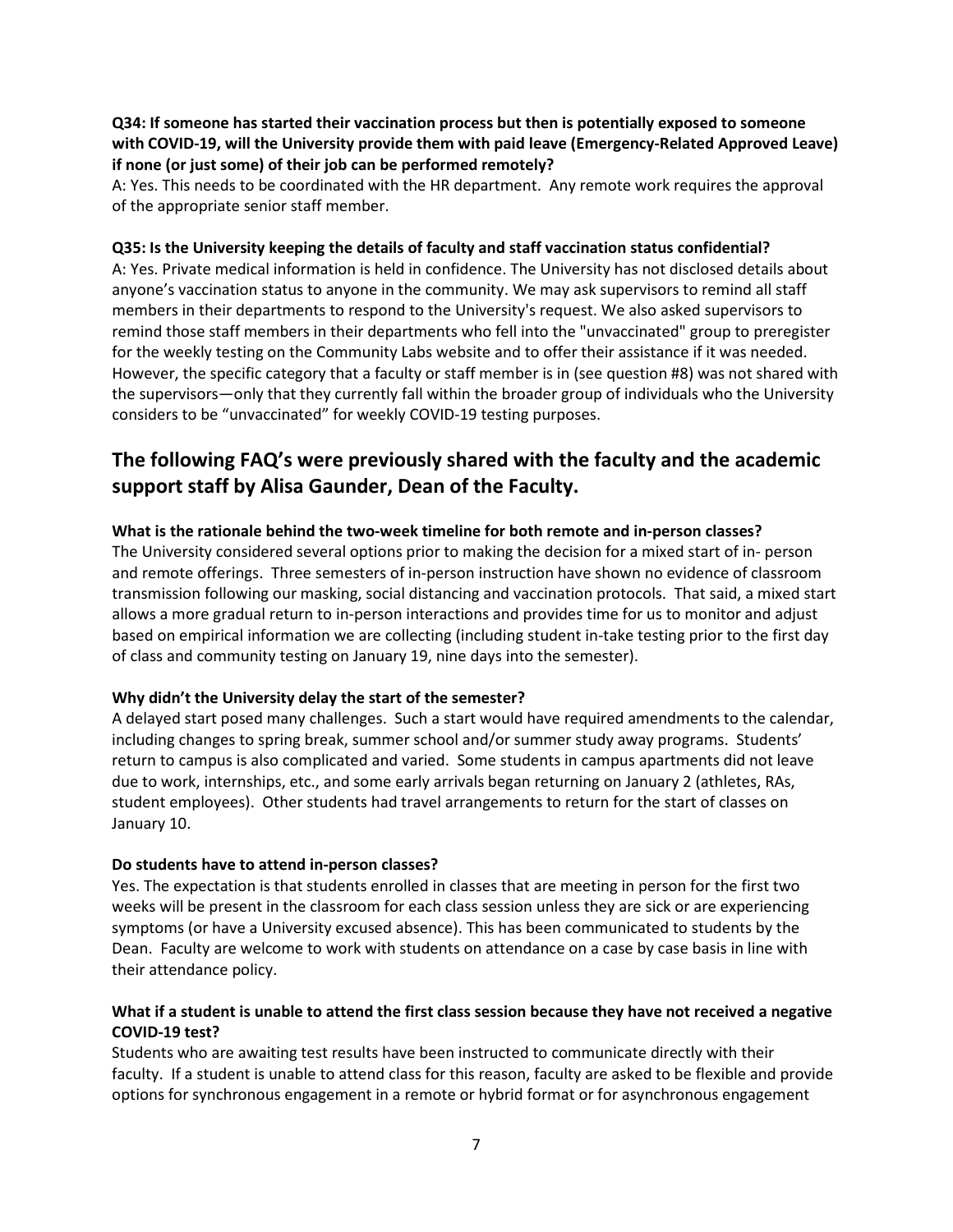through class assignments (such as discussion questions, reading summaries or critiques, problem sets, video recordings, etc.) until students can provide a negative test result. Using remote office hours to meet with students unable to attend class due to illness or delayed test results is another way to keep students from falling behind.

**Will students who do not live on campus have to present a negative test to attend classes?** Yes, they will.

### **What if a student is unable to attend class because they have to isolate or quarantine?**

Faculty should have measures in place for students who have to isolate or quarantine throughout the semester and for students who are awaiting test results. These measures could include engagement through remote office hours or email or asynchronous engagement through class assignments (such as discussion questions, reading summaries or critiques, problem sets, video recordings, etc.) until the student is cleared to return to class.

# **Can I require my students to wear KN95 masks or even surgical masks in class?**

Based on our current policies, we are not requiring students to wear a particular kind of mask. We are working on a community message to further educate students, faculty and staff on masking.

# **Will the University be requiring a test on day five for all exposed students before being cleared for return to class/work?**

The Health Center will test all students who have been identified as close contacts on day 5 with a sameday-result PCR test, administered in the SU Health Center. Protocols for faculty and staff are availabl[e](https://www.southwestern.edu/reopening/#7681) [here.](https://www.southwestern.edu/reopening/#7681)

# **If faculty/staff test positive for COVID-19 are they required to have a medical release to return to work?**

Faculty and staff who test positive for COVID-19 or are otherwise confirmed to be infected with COVID-19, are required to self-isolate for five (5) days, regardless of their vaccination status. The return-towork protocol is as follows:

- If the faculty/staff member hasn't had any symptoms or have symptoms that are improving within the first 5 days of isolation, and has been following the CDC guidance for isolation/ending isolation, then they should send an email (or written note upon their return) to Elma Benavides in the HR department indicating that they have met the criteria to return to work after the 5th day of isolation. When they return to work on campus, they must wear a well-fitting mask for an additional 5 days any time they are around others.
- If the faculty/staff member's symptoms don't improve within the first 5 days of isolation or they are having severe symptoms, they will need to continue to self-isolate in accordance with CDC guidance and provide a return to work release from their healthcare provider. Note: If the faculty/staff member has a fever, they should continue to stay home until the fever resolves. They should be fever-free for at least 24 hours without the aid of medication before returning to work.

The University does not require a negative test to return to work and relies on the CDC's guidance for "clinical recovery."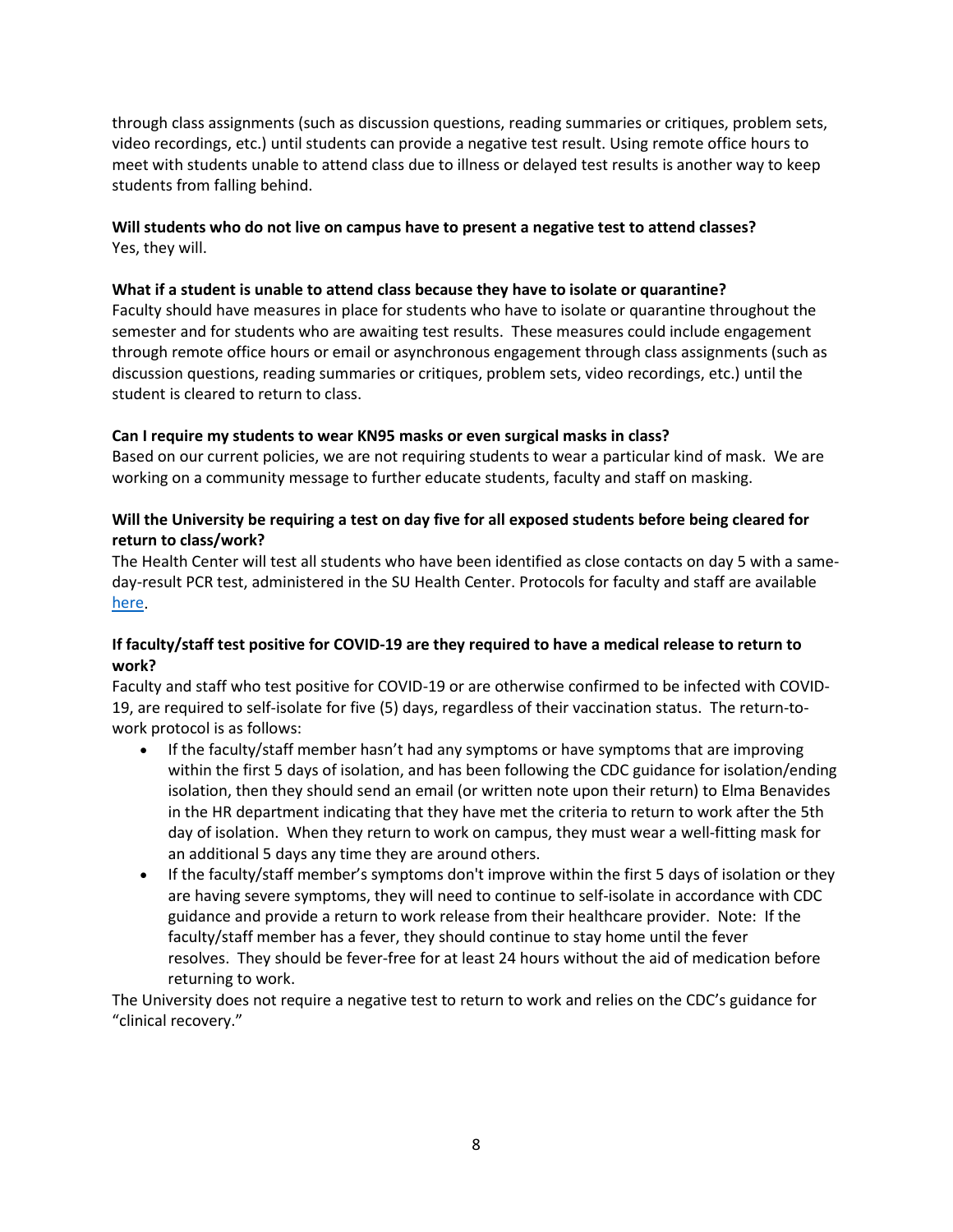# **Should we record our booster information with HR? Who would be the contact for this? How should we submit this info?**

Faculty/staff will be asked to voluntarily submit their booster information similar to how vaccination status was requested. The contact within the HR department will be our Benefits Coordinator, Peggy Freitas (freitasp@southwestern.edu).

# **Are students also being asked to submit booster information to the Health Center, and will these data be reflected on the dashboard?**

Yes. Student Life, specifically Health Services, will be reaching out to collect booster information. The University will be hosting a vaccination/booster clinic on campus in partnership with Williamson County. The clinic will be on Friday, 1/21/22 with more details to come. The inclusion of booster information on the dashboard will be decided at a future Health and Safety Committee meeting.

# **The CDC includes the following quarantine guidance for un-boosted/un-vaccinated individuals. Will SU be including this guidance on the health & safety page and advising students accordingly?**

• *"Do not go to places where you are unable to wear a mask, such as restaurants and some gyms, and avoid eating around others at home and at work until after 10 days after your last close contact with someone with COVID-19."*

Yes. The University will share the updated CDC guidance (click [here\)](https://www.cdc.gov/media/releases/2021/s1227-isolation-quarantine-guidance.html) and encourage everyone to follow it, particularly those who are in isolation or in quarantine.

# **I want to teach in-person. What can I do to prevent students from expecting hybrid instruction?**

We recommend sending the following message to students informing them of the expectations of inperson instruction:

*As noted in President Trombley's recent email, faculty have been asked to designate their classes as either remote or in-person for the first two weeks of the semester (through January 21). Students in Course Title will meet in-person for each class period. For classes offered in-person, the expectation is that students will be physically present in the classroom for each class session unless they are sick or are experiencing symptoms (or have a University excused absence). As a reminder, masking continues to be required in all campus buildings with KN95 masks strongly encouraged.*

# **What technology options do I have for delivering courses remotely during the first two weeks of the semester?**

Southwestern has two methods of providing "live" remote classes and/or meetings.

- 1. [Google Meet](https://support.google.com/a/users/answer/10244181) available to all students, faculty, and staff
- 2. [RingCentral Video Meetings](https://netstorage.ringcentral.com/guides/ringcentral_video_user_guide.pdf) available to full-time faculty as the product is part of our RingCentral telephone system. Non full-time faculty can join without an SU account but cannot create RingCentral Video meetings.

The recommendation is to create Google Calendar event/s and choose [Google Meet](https://support.google.com/a/users/answer/9300131?hl=en) or RingCentral [Video Meetings](https://netstorage.ringcentral.com/guides/ringcentral_video_user_guide.pdf) in the options. This will create a "permanent" link for your class/es. Place the link to the *Google Mee*t or *RingCentral Video Meetings* on your Moodle course page/s for easy access by your students.

# **If we change our plans during the first two weeks in terms of mode of instruction, who should we notify?**

You should notify your students as well as your department chair.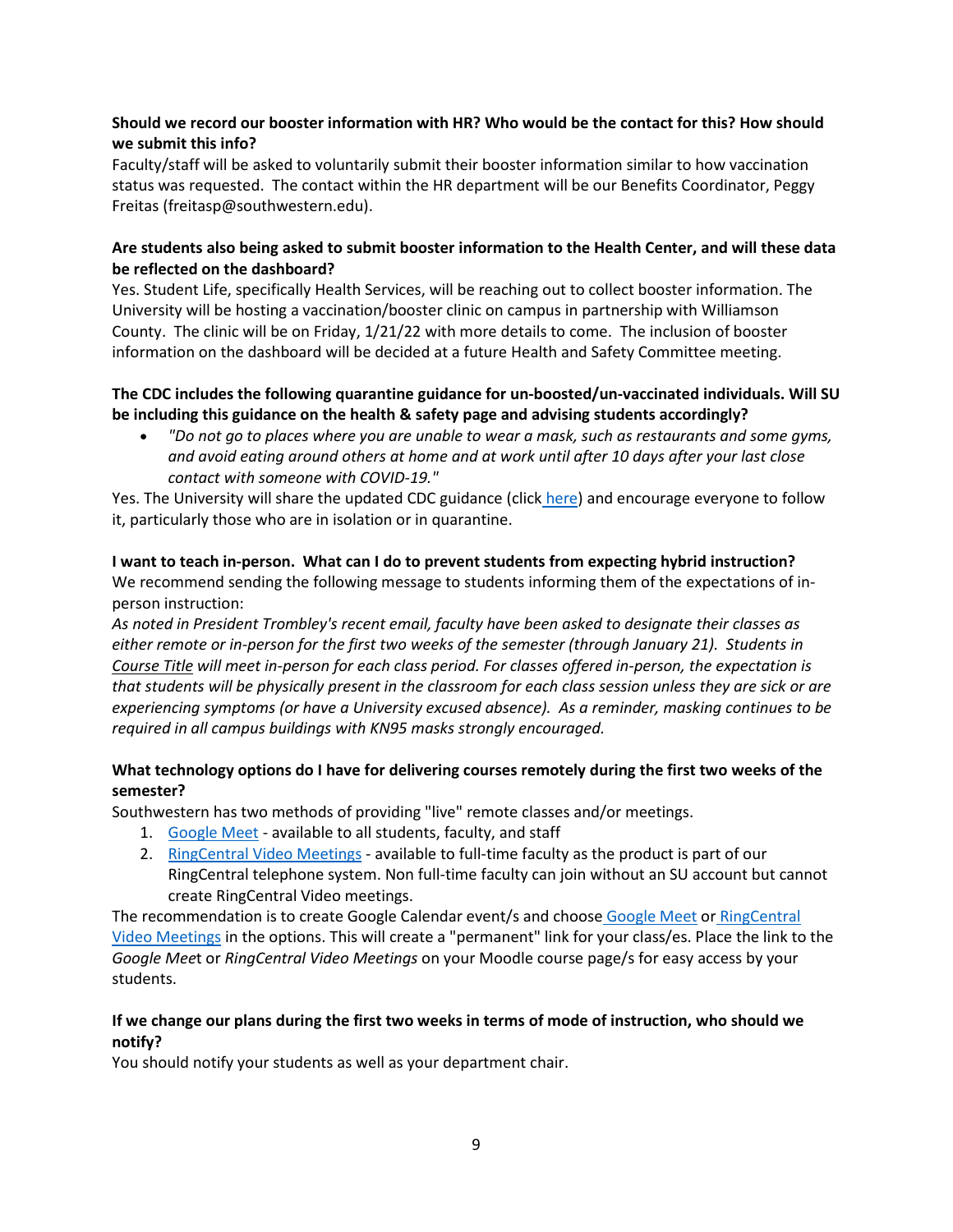### **Does the University have guidance on (student) attendance policies?**

To the extent that you are able to maintain a flexible attendance policy, that would help with the realities of the latest surge of the Omicron variant. We are communicating to students that faculty will work with the Center for Academic Success to support students in their learning when quarantined or in isolation. One option is asynchronous activities; another is remote office hour meetings.

#### **What is the difference between asynchronous activities and asynchronous instruction?**

Asynchronous refers to "out of class." Asynchronous activities are the equivalent of "homework." Examples of potential asynchronous activities for students could be reading assignments, problem sets, student creations, questions regarding course readings, reflections, etc. Asynchronous instruction includes recorded lectures or class sessions. We are not asking for asynchronous instruction. If you can share powerpoint slides or videos with students who have missed class because these materials are part of your normal pedagogy, we ask that you consider doing so to provide a pathway to success.

### **Will we be required to have seating charts?**

Yes. Because classrooms are distanced at three feet, a student might be a close contact. Please post a seating chart on Moodle so students can access and report who they are sitting near should they need to engage in contact tracing. If you change the chart for the day, you need to update the chart with the date. [Here is a link to a document containing floor plans](https://docs.google.com/presentation/d/118W8aKov8-7WG7lBwGgwsWcjsw2L0ldUHSgCeTHuXzk/edit?usp=sharing) for most teaching spaces. (Note: Not all slides have been updated to reflect recent changes so please visit your classroom(s) before using these slides to make seating charts.)

### **Given the seating chart requirement, will we still have the option to put desks in a circle around the perimeter of a room?**

Yes. You are still able to arrange the furniture in a distanced circle. You can make a seating chart for the circle.

### **Are we required to use Moodle?**

Yes. We are asking that all faculty post their syllabi (which outline the mode of instruction for the first two weeks) and seating charts on Moodle. If you use a different learning management system, you can alert students to this on the Moodle landing page. We are asking that you do this to prevent confusion among students as to where to access course information for all of their courses.

### **Are faculty and staff required to test on campus on January 19?**

Yes. Faculty and staff need to make themselves available on campus on January 19 for community testing between the hours of 12:00 noon – 5:00 p.m. Testing will also be available on January 12, 2022 between the hours of 4:00 p.m. – 5:30 p.m. If you have extenuating circumstances that pose a hardship or barrier to being on campus, please contact Elma Benavides at [benavide@southwestern.edu](mailto:benavide@southwestern.edu) in the HR office.

### **Will the data from the January 19th community testing be shared on the dashboard?**

Yes, it will be shared.

### **Do we need to be tested again on January 19 if we tested independently recently and have not had COVID-19?**

Yes. All members of the SU community will be required to participate in the January 19th testing on campus.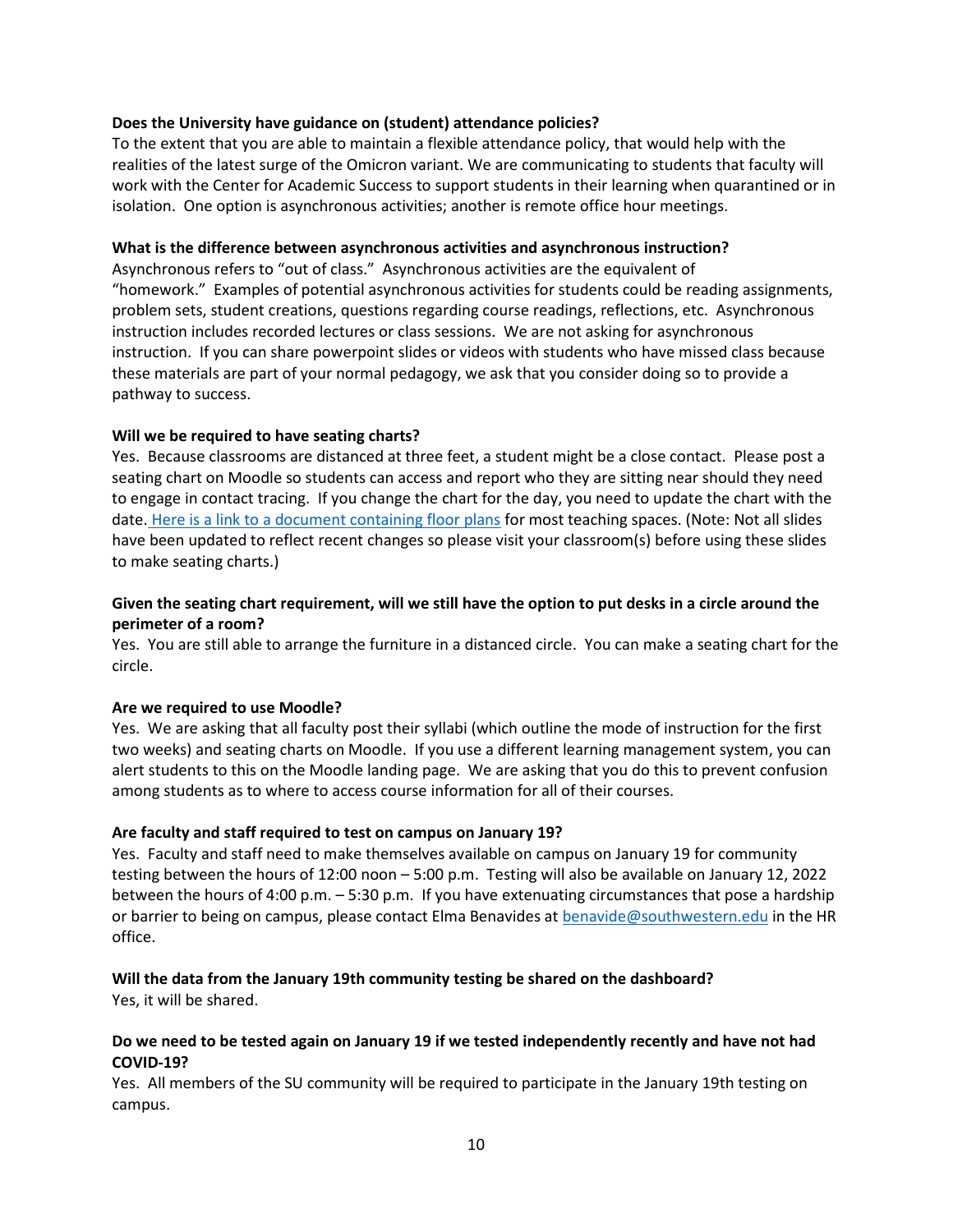# **Is there a sense of what percentage of positives would have to be present in community testing to return to fully in-person?**

The Health and Safety committee and Senior Staff will discuss the totality of circumstances that will be taken into consideration for an alternative to the current plan. Testing is a key element in collecting empirical data from which to make informed decisions.

**What if a student is hesitant to attend an in-person class, especially immunocompromised students?** Immunocompromised students who are hesitant to attend class should reach out to Jen Smull (smullj@southwestern.edu) to discuss options.

### **The dashboard was not updated when the University was closed. How many cases have been reported over the last two weeks?**

We have had 11 new cases (9 staff and 2 faculty) between December 22, 2021 and January 5, 2022.

# **What should faculty communicate to students about the first two weeks of class? Can you provide some sample language?**

# *For faculty who plan to meet in-person for the first two weeks:*

As noted in President Trombley's recent email, faculty have been asked to designate their classes as either remote or in-person for the first two weeks of the semester (through January 21). Students in Course Title will meet in-person for each class period. For classes offered in-person, the expectation is that students will be physically present in the classroom for each class session unless they are sick or are experiencing symptoms (or have a University excused absence). As a reminder, masking continues to be required in all campus buildings with KN95 masks strongly encouraged.

### *For faculty who plan to teach remotely for the first two weeks:*

As noted in President Trombley's recent email, faculty have been asked to designate their classes as either remote or in-person for the first two weeks of the semester (through January 21). Students in Course Title will meet remotely for each class period. You may click on this link to join the class meeting. The expectation is that students will actively participate in each class session.

### **Can the library provide digitized DVDs if we are teaching remotely during the first two weeks?**

No. The library cannot provide a digital copy of in-house films and library-owned DVDs. While the library allowed this practice earlier in the pandemic, we have been advised that this needs to cease as it does violate copyright law and makes us susceptible to legal issues.

### **How is the library supporting quarantined and/or isolated students?**

The library does have a program to assist students in quarantine that need access to DVD videos, books, and other physical library materials. Students or other personnel can send requests to Jean Whewell (whewellj@southwestern.edu) to receive these materials. Jean will prepare requested materials for pick up or delivery to the student in need. Please note that submissions will be reviewed during business hours and filled as soon as reasonably possible. Please include specific chapters or pages of Desk Reserve books and contact information to coordinate drop-off or pick-up location and time. Materials with high demand will need to be returned promptly to the library after use. All materials upon return will be cleaned before shelving and use. For reference assistance with finding materials or sources for your project, please contact the research team at [https://askalibrarian.southwestern.edu/.](https://askalibrarian.southwestern.edu/)